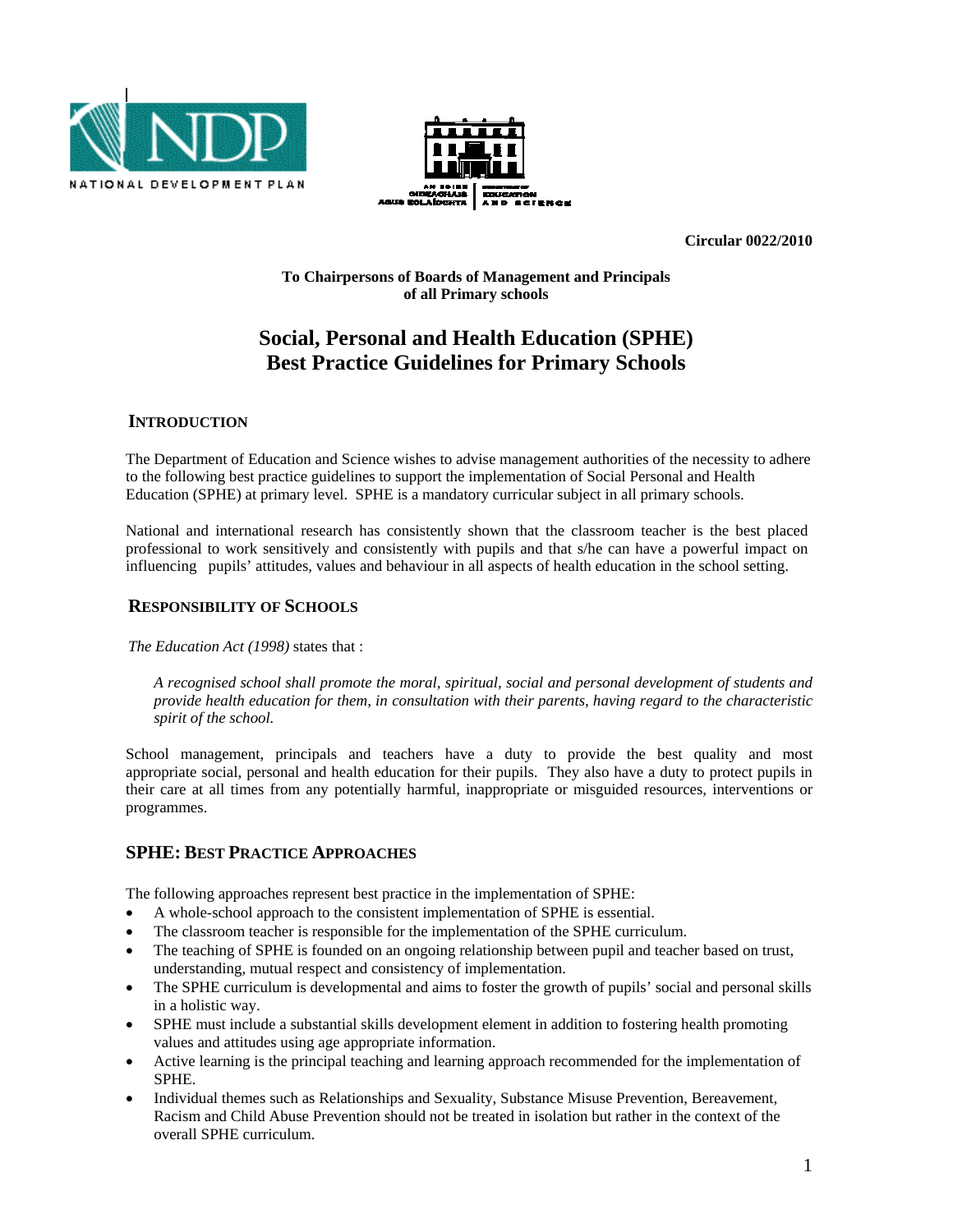### **VISITORS TO PRIMARY SCHOOLS: GUIDELINES**

If schools wish to enhance or supplement the SPHE curriculum by inviting visitors to the classroom precise criteria must apply:

- External facilitators/tutors who contribute to the SPHE programme must be approved in advance by the principal and board of management (BOM). Visitors must work under the guidance and supervision of the classroom teacher, who must remain in the classroom with the pupils at all times and retain the central role in the delivery of the subject matter in SPHE lessons. Interventions without the direct involvement of the teacher are not appropriate. Visitors must never replace the class teacher. To do so would undermine the integrity of the curriculum, the credibility and professionalism of the teacher and school, and could compromise the safety and welfare of the pupils.
- Outside facilitators who contribute to the SPHE/RSE programme can play a valuable role in supplementing, complementing and supporting a planned, comprehensive and established SPHE programme.
- Any supplementary interventions must be age and stage appropriate, and should include evidence-based content and methodology and clear educational outcomes.
- All materials proposed for use must be approved in advance by the principal and BOM, be age and stage appropriate for pupils and be in line with the ethos of the school, and the principles of the SPHE curriculum. There is a need also to take account of all relevant school policies and procedures, including the school's child protection policy, RSE policy and substance misuse policy. The *SPHE Teacher Guidelines* (page 103) outline sample criteria for choosing appropriate resources.
- Interventions and external inputs should be evaluated by the school principal, teachers, and pupils (as appropriate) in terms of the content, approach, methodology and proposed learning outcomes.
- It is strongly recommended that parents are consulted and made aware of any visitor or agency proposing to engage with pupils in classrooms and schools.
- The school's SPHE coordinator may also help in the process of whole-school planning and coordination to support the effective implementation of SPHE/RSE.

# **PLEASE NOTE**

Research findings indicate that the following teaching approaches have limited effect and are counterproductive to the effective implementation of SPHE. In light of this, schools are advised to avoid the following approaches:

#### *Scare tactics*

Information that induces fear, and exaggerates negative consequences, is inappropriate and counterproductive.

#### *Sensationalist interventions*

Interventions that glamorise or portray risky behaviour in an exciting way are inappropriate and can encourage inappropriate risk taking.

#### *Testimonials*

Stories focused on previous dangerous lifestyles can encourage the behaviour they were designed to prevent by creating heroes/heroines of individuals who give testimony.

#### *Information only interventions*

Programmes which are based on information alone are very limited in the learning outcomes they can achieve and can in fact be counter productive in influencing values, attitudes and behaviour.